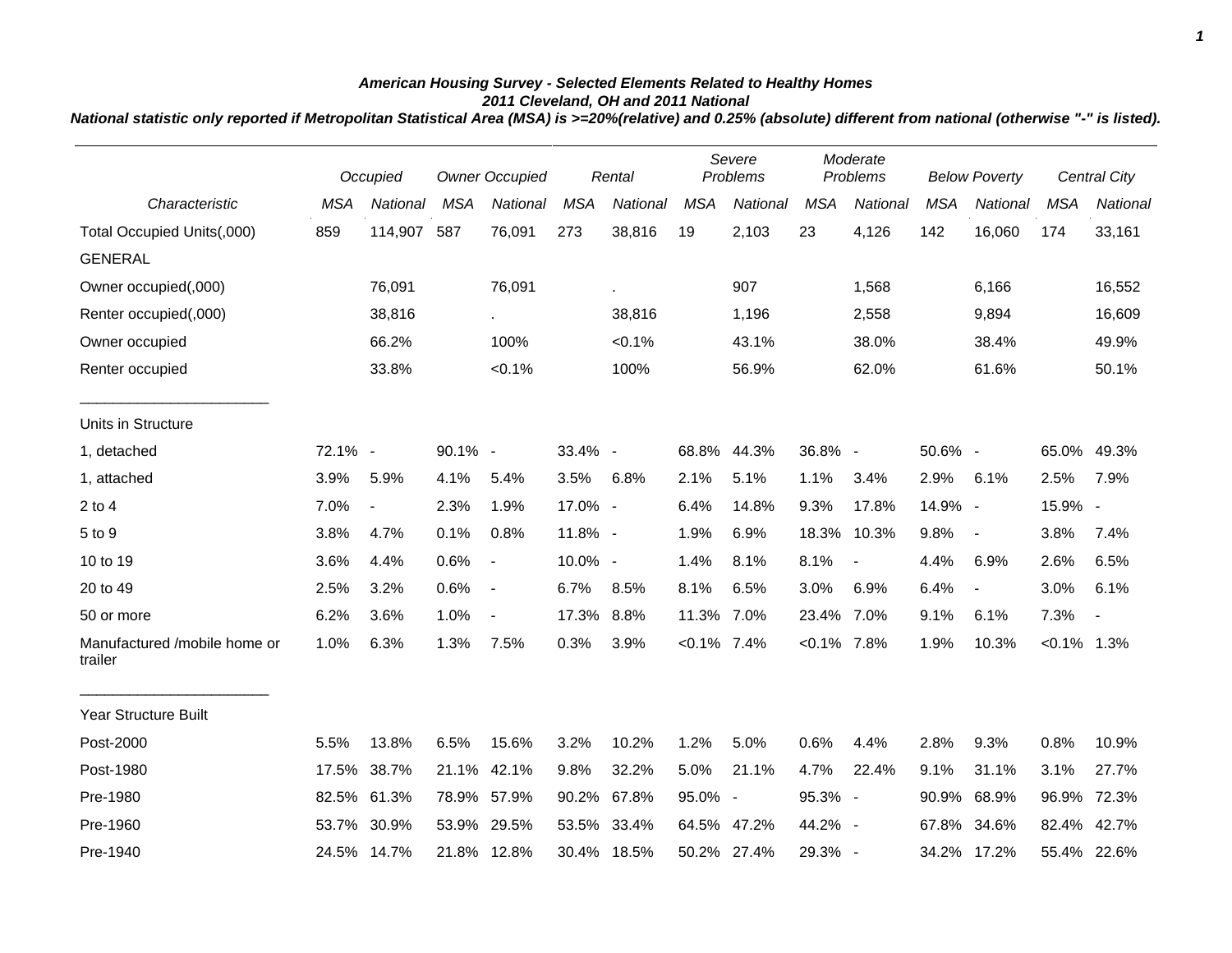|                                                        |         | <b>Owner Occupied</b><br>Occupied |         |                          |            | Rental                   |                | Severe<br>Problems |             | Moderate<br>Problems     |            | <b>Below Poverty</b>     |            | Central City |  |
|--------------------------------------------------------|---------|-----------------------------------|---------|--------------------------|------------|--------------------------|----------------|--------------------|-------------|--------------------------|------------|--------------------------|------------|--------------|--|
| Characteristic                                         | MSA     | National                          | MSA     | National                 | <b>MSA</b> | National                 | <b>MSA</b>     | National           | <b>MSA</b>  | National                 | MSA        | National                 | <b>MSA</b> | National     |  |
| Foundation (for 1-unit not<br>manufactured)            |         |                                   |         |                          |            |                          |                |                    |             |                          |            |                          |            |              |  |
| 1-Unit not manufactured(,000)                          | 653     | 80,505                            | 552     | 66,752                   | 101        | 13,753                   | 13             | 1,040              | 9           | 1,772                    | 76         | 7,844                    | 118        | 18,949       |  |
| With a basement under all of<br>house                  | 64.9%   | 32.7%                             | 64.5%   | 34.4%                    | 67.0%      | 24.0%                    | 89.2%          | 32.2%              |             | 75.6% 22.1%              |            | 75.6% 27.3%              |            | 77.5% 31.9%  |  |
| With a basement under part of<br>house                 | 16.8%   | 10.6%                             |         | 18.0% 11.3%              | 10.3% 7.2% |                          | 4.6%           | 7.9%               | 9.4%        | $\overline{\phantom{a}}$ | 6.3%       | $\overline{\phantom{a}}$ | 13.6% 8.1% |              |  |
| With a crawl space                                     | 4.9%    | 22.1%                             | 4.6%    | 21.4%                    | 6.1%       | 25.3%                    | 1.2%           | 24.1%              | 2.6%        | 40.2%                    | 7.6%       | 25.9%                    | 3.7%       | 20.2%        |  |
| On a concrete slab                                     | 12.7%   | 33.1%                             | 12.0%   | 31.5%                    | 16.3%      | 41.1%                    | 4.9%           | 29.7%              | 12.4%       | 23.7%                    | 10.2%      | 36.4%                    | 5.1%       | 38.2%        |  |
| In some other way                                      | 0.8%    | 1.6%                              | 0.8%    | 1.4%                     | 0.3%       | 2.4%                     | $< 0.1\%$ 6.1% |                    | $< 0.1\%$   | 5.3%                     | 0.2%       | 3.2%                     | 0.1%       | 1.6%         |  |
| <b>EXTERIOR</b>                                        |         |                                   |         |                          |            |                          |                |                    |             |                          |            |                          |            |              |  |
| <b>External Building Conditions (non</b><br>multiunit) |         |                                   |         |                          |            |                          |                |                    |             |                          |            |                          |            |              |  |
| Sagging roof                                           | 1.3%    | 2.0%                              | 1.3%    | 1.8%                     | 1.6%       | 2.9%                     | 1.0%           | 9.0%               | 1.6%        | 11.4%                    | 0.2%       | 3.8%                     | 3.3%       | 2.4%         |  |
| Missing roofing material                               | 3.4%    | $\blacksquare$                    | 3.7%    | $\overline{\phantom{a}}$ | 1.7%       | 4.1%                     | 5.6%           | 9.9%               | 7.3%        | 14.3%                    | 1.3%       | 5.8%                     | 6.4%       | 3.8%         |  |
| Hole in roof                                           | 1.7%    | $\overline{\phantom{a}}$          | 1.7%    | 1.3%                     | 1.5%       | 2.4%                     | 1.0%           | 7.6%               | 7.8%        | 11.9%                    | 2.2%       | 3.4%                     | 5.4%       | 1.9%         |  |
| Missing bricks, siding, other<br>outside wall material | 2.2%    | $\blacksquare$                    | 2.0%    | $\overline{\phantom{a}}$ | 3.6%       | $\blacksquare$           | 23.1%          | 10.7%              | 8.0%        | 14.2%                    | 6.1%       | $\overline{\phantom{a}}$ | 2.8%       |              |  |
| Sloping outside walls                                  | 1.0%    | $\blacksquare$                    | 1.0%    |                          | 1.0%       | 2.2%                     | 1.0%           | 5.9%               | 9.7%        | $\overline{\phantom{a}}$ | 0.5%       | 2.3%                     | 2.2%       | 1.5%         |  |
| Boarded up windows                                     | 0.3%    | 1.0%                              | 0.2%    | 0.9%                     | 0.5%       | 1.6%                     | $< 0.1\%$      | 4.5%               | 1.7%        | 6.1%                     | 0.4%       | 2.6%                     | 0.5%       | 1.5%         |  |
| Broken windows                                         | 4.4%    | $\blacksquare$                    | 3.7%    | $\blacksquare$           | 8.1%       | $\overline{\phantom{a}}$ | 45.6%          | 14.1%              | 12.4%       | 18.1%                    | 13.4%      | 8.6%                     | 7.3%       | 4.8%         |  |
| Bars on windows                                        | 2.7%    |                                   | 2.6%    |                          | 3.2%       | 3.8%                     | 13.7%          | 4.2%               | 4.7%        | 7.5%                     | 3.5%       | 4.8%                     | 13.2%      | 8.9%         |  |
| Foundation crumbling or has open 6.6%<br>crack or hole |         |                                   | 5.4%    |                          | 13.7% 6.8% |                          |                | 55.5% 15.0%        | 33.5% 18.5% |                          | 10.6% 8.4% |                          | 10.5%      | 6.4%         |  |
| None of the above                                      | 83.3% - |                                   | 84.7% - |                          | 75.7% -    |                          |                | 24.9% 64.2%        | 48.6% -     |                          | 76.0% -    |                          | 65.9% -    |              |  |
| None of the above(excluding bars) 85.0% -              |         |                                   | 86.2% - |                          | 78.4% -    |                          |                | 26.9% 66.3%        | 51.8% -     |                          | 77.0% -    |                          | 73.9% -    |              |  |
| Water Leakage During Last 12<br>Months                 |         |                                   |         |                          |            |                          |                |                    |             |                          |            |                          |            |              |  |

*2*

٠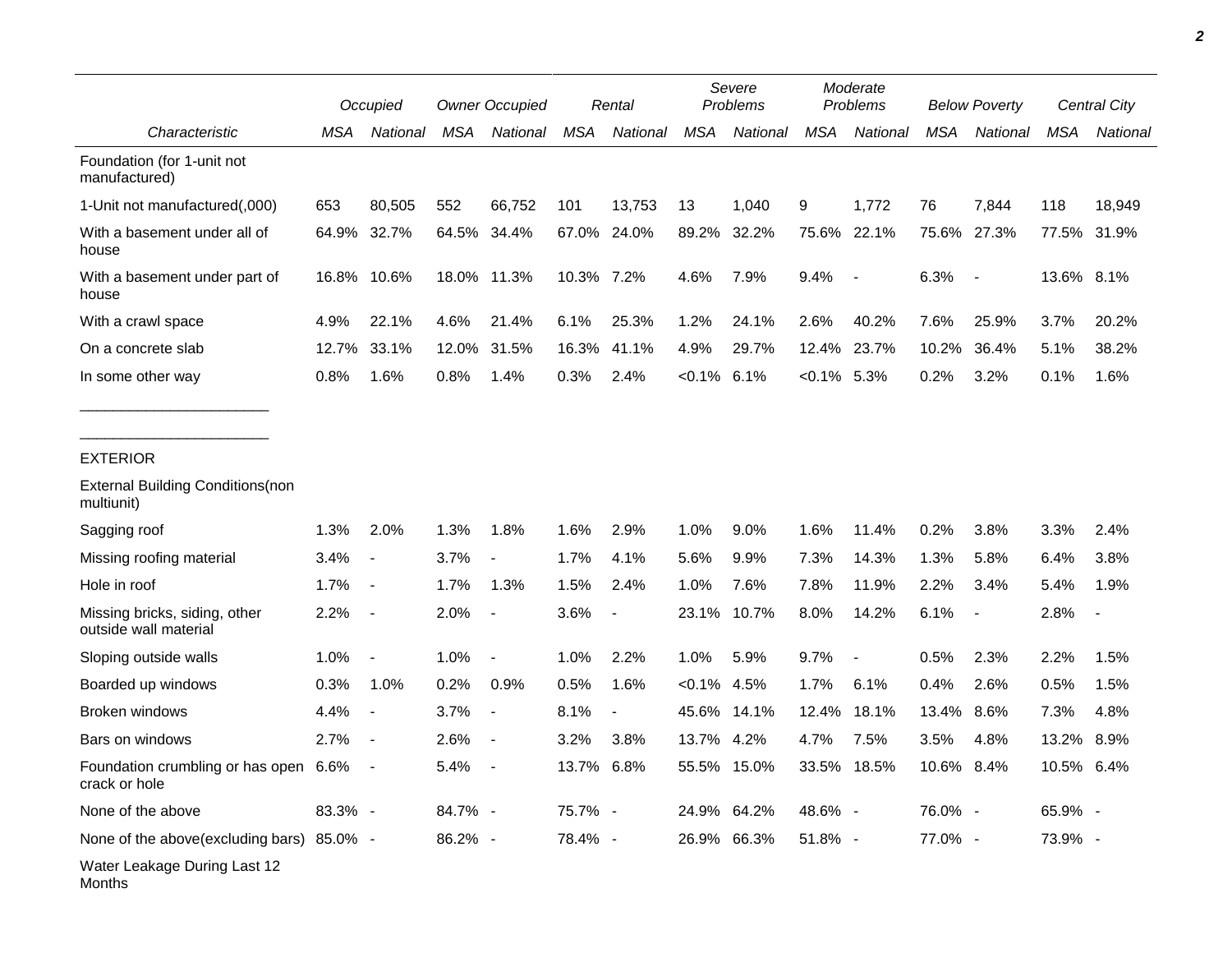|                                         | Occupied |                          | <b>Owner Occupied</b> |                          |                | Rental                   | Severe<br><b>Problems</b> |             | Moderate<br>Problems |                          | <b>Below Poverty</b> |                          | Central City |                |
|-----------------------------------------|----------|--------------------------|-----------------------|--------------------------|----------------|--------------------------|---------------------------|-------------|----------------------|--------------------------|----------------------|--------------------------|--------------|----------------|
| Characteristic                          | MSA      | National                 | <b>MSA</b>            | National                 | MSA            | National                 | <b>MSA</b>                | National    | MSA                  | National                 | <b>MSA</b>           | National                 | MSA          | National       |
| With leakage from outside<br>structure  | 15.6%    | 11.0%                    |                       | 16.8% 11.5%              | 13.1% 9.8%     |                          |                           | 49.1% 17.4% | 44.6% 29.4%          |                          | 13.7% -              |                          |              | 17.3% 11.6%    |
| Roof                                    | 7.0%     | $\overline{\phantom{a}}$ | 8.3%                  | 6.1%                     | 4.2%           | $\blacksquare$           |                           | 13.8% 10.0% | 18.3% -              |                          | 4.9%                 | 6.5%                     | 6.3%         | $\blacksquare$ |
| <b>Basement leak</b>                    | 6.8%     | 2.8%                     | 7.6%                  | 3.4%                     | 5.1%           | 1.4%                     | 32.2% 2.5%                |             | 6.4%                 | 5.1%                     | 6.8%                 | 1.9%                     | 10.3% 2.6%   |                |
| Walls, closed windows, or doors<br>leak | 2.7%     | $\overline{\phantom{a}}$ | 1.7%                  | $\overline{\phantom{a}}$ | 4.9%           | 3.0%                     | 20.9% 4.7%                |             | 26.1% 8.9%           |                          | 3.2%                 | $\overline{\phantom{a}}$ | 2.8%         |                |
| Other or Unknown exterior Leak          | 1.1%     | $\sim$                   | 1.1%                  | $\overline{\phantom{a}}$ | 1.2%           | $\overline{\phantom{a}}$ | 0.8%                      | 2.9%        | 1.3%                 | 3.3%                     | 0.4%                 | 1.3%                     | 0.4%         | 1.4%           |
| <b>INTERIOR</b>                         |          |                          |                       |                          |                |                          |                           |             |                      |                          |                      |                          |              |                |
| Damage                                  |          |                          |                       |                          |                |                          |                           |             |                      |                          |                      |                          |              |                |
| Holes in floors                         | 0.8%     | $\overline{\phantom{a}}$ | 0.3%                  | 0.7%                     | 2.0%           | 1.6%                     | 11.5% 7.2%                |             | 11.3% -              |                          | 3.1%                 | 2.1%                     | 0.6%         | 1.3%           |
| Open cracks or holes                    | 5.7%     | $\overline{\phantom{a}}$ | 4.7%                  | $\overline{\phantom{a}}$ | 7.9%           | $\overline{\phantom{a}}$ | 33.1%                     | 18.1%       | 34.0% -              |                          | 11.3%                | 8.6%                     | 10.0%        | 6.7%           |
| Broken plaster or peeling paint         | 1.9%     | $\overline{\phantom{a}}$ | 1.7%                  | $\overline{\phantom{a}}$ | 2.5%           | 3.1%                     | 18.0% 8.3%                |             |                      | 13.1% 18.6%              | 2.3%                 | 3.4%                     | 3.8%         |                |
| Water Leakage During Last 12<br>Months  |          |                          |                       |                          |                |                          |                           |             |                      |                          |                      |                          |              |                |
| With leakage from inside structure 9.3% |          | $\overline{\phantom{a}}$ | 8.8%                  | $\blacksquare$           | 10.6% -        |                          |                           | 38.9% 16.2% |                      | 44.3% 25.1%              | 11.8% -              |                          | 9.3%         | $\blacksquare$ |
| Fixtures backed up or overflowed        | 2.8%     | 1.9%                     | 3.1%                  | 1.7%                     | 2.1%           | $\blacksquare$           | 23.0% 4.9%                |             | 13.1% 6.6%           |                          | 2.0%                 | $\sim$                   | 4.1%         | 2.2%           |
| Pipes leaked                            | 3.0%     | $\overline{\phantom{a}}$ | 1.7%                  | 2.9%                     | 5.9%           | $\overline{\phantom{a}}$ | 14.3% 8.4%                |             | 26.7% 12.5%          |                          | 6.3%                 | $\overline{\phantom{a}}$ | 2.9%         | 4.5%           |
| Broken water heater                     | 1.1%     | 0.8%                     | 1.6%                  | 0.9%                     | $< 0.1\%$ 0.8% |                          | $< 0.1\%$ 1.4%            |             | 2.1%                 | $\overline{\phantom{a}}$ | 0.5%                 | 1.0%                     | 0.3%         | 0.7%           |
| Other or Unknown                        | 3.2%     | 2.4%                     | 2.7%                  | 1.8%                     | 4.3%           | $\overline{\phantom{a}}$ | 12.9% 3.2%                |             | 13.7% 6.0%           |                          | 4.6%                 | 3.0%                     | 2.5%         | $\blacksquare$ |
|                                         |          |                          |                       |                          |                |                          |                           |             |                      |                          |                      |                          |              |                |
| Rodents                                 |          |                          |                       |                          |                |                          |                           |             |                      |                          |                      |                          |              |                |
| Signs of rats in last 3 mon.            | 0.4%     | 1.0%                     | 0.2%                  | 0.9%                     | 0.8%           | 1.3%                     | $<0.1\%$ 3.3%             |             | 0.6%                 | 3.6%                     | 0.2%                 | 1.8%                     | 0.5%         | 1.4%           |
| Signs of mice in last 3 mon.            | 9.9%     | $\overline{\phantom{a}}$ | 10.1% -               |                          | 9.5%           | $\overline{\phantom{a}}$ |                           | 36.7% 17.7% | 23.2%                | $\overline{\phantom{a}}$ | 7.9%                 | 12.5%                    | 14.9% 9.9%   |                |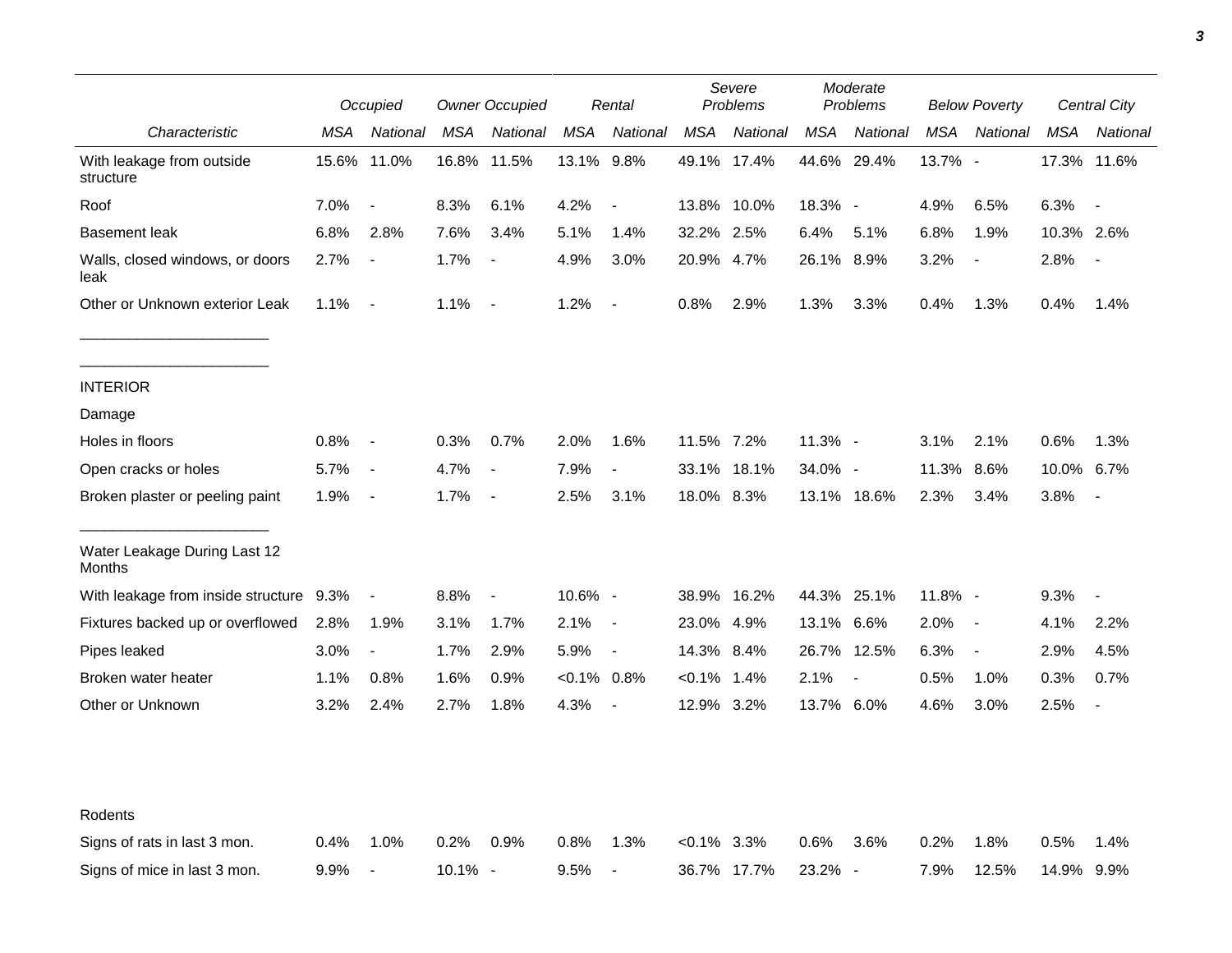|                                                           |      | Occupied                 |      | <b>Owner Occupied</b> |                | Rental                   |            | Severe<br>Problems |                | Moderate<br>Problems |            | <b>Below Poverty</b>     |                | Central City   |
|-----------------------------------------------------------|------|--------------------------|------|-----------------------|----------------|--------------------------|------------|--------------------|----------------|----------------------|------------|--------------------------|----------------|----------------|
| Characteristic                                            | MSA  | National                 | MSA  | National              | <b>MSA</b>     | National                 | <b>MSA</b> | National           | <b>MSA</b>     | National             | <b>MSA</b> | National                 | MSA            | National       |
| Signs of rodents, not sure which<br>kind in last 3 mon.   | 0.7% | $\overline{a}$           | 0.3% |                       | 1.5%           | 0.8%                     | 12.5%      | 1.5%               | $< 0.1\%$ 1.6% |                      | 2.8%       | 1.0%                     | 0.3%           | 0.7%           |
| Electrical                                                |      |                          |      |                       |                |                          |            |                    |                |                      |            |                          |                |                |
| No electrical wiring                                      | 0.1% | $\overline{\phantom{a}}$ | 0.1% |                       | $< 0.1\%$ 0.2% |                          | 3.8%       | $\overline{a}$     | $< 0.1\%$ 0.1% |                      | 0.2%       |                          | $< 0.1\%$ 0.1% |                |
| Exposed wiring                                            | 1.6% | $\overline{\phantom{a}}$ | 1.2% |                       | 2.5%           | $\overline{\phantom{a}}$ | 13.5%      | 6.2%               | 13.6%          | 3.9%                 | 1.9%       | 2.5%                     | 1.7%           |                |
| Rooms without electric outlets                            | 1.0% | $\blacksquare$           | 0.9% | 0.6%                  | 1.2%           | $\sim$                   | 13.5% 6.5% |                    | 3.2%           | 2.2%                 | 1.5%       | $\overline{\phantom{a}}$ | 2.5%           | 1.0%           |
| Fuses/breakers blown in last 3<br>mon.                    | 9.0% | $\overline{\phantom{a}}$ | 8.4% | $\sim$                | 10.3% -        |                          |            | 32.2% 14.7%        | 15.8% -        |                      | 8.7%       | $\overline{\phantom{a}}$ | 9.4%           | $\blacksquare$ |
| Sanitation                                                |      |                          |      |                       |                |                          |            |                    |                |                      |            |                          |                |                |
| Lacking complete kitchen facilities                       | 1.6% | $\overline{a}$           | 0.4% |                       | 4.0%           | $\blacksquare$           | 3.4%       | 8.4%               | 55.7% 44.4%    |                      | 4.4%       | 3.3%                     | 2.9%           |                |
| Lacking some or all plumbing<br>facilities                | 1.0% | 1.3%                     | 0.6% | $\sim$                | 1.7%           | $\overline{a}$           | 46.1%      | 68.2%              | $< 0.1\%$ 0.0% |                      | 0.6%       | 2.1%                     | 0.8%           | 1.8%           |
| Water not safe to drink                                   | 3.6% | 8.3%                     | 3.4% | 6.2%                  | 3.9%           | 12.3%                    | 13.7% -    |                    | 1.3%           | 14.9%                | 4.0%       | 13.1%                    | 2.5%           | 10.1%          |
| Water stoppage in last 3 mon.                             | 2.9% | 4.0%                     | 2.0% | 3.5%                  | 4.6%           | $\sim$                   | 12.0%      | 8.3%               | 0.7%           | 9.4%                 | 3.4%       | 4.8%                     | 4.9%           | $\sim$         |
| No flush toilets working some time 1.4%<br>in last 3 mon. |      | 1.9%                     | 1.0% |                       | 2.1%           | 3.4%                     | 12.0% 5.7% |                    | 14.3% 9.8%     |                      | 2.9%       | $\blacksquare$           | 2.0%           | 2.5%           |
| With sewage disposal breakdowns 1.5%<br>in last 3 mon.    |      | $\blacksquare$           | 1.6% | 1.2%                  | 1.3%           | 1.7%                     | 8.3%       | 3.7%               | 1.9%           | 5.0%                 | 0.8%       | 2.0%                     | 3.3%           | 1.6%           |
| Septic tank, cesspool, chemical<br>toilet                 | 7.8% | 19.6%                    | 9.9% | 25.7%                 | 3.2%           | 7.5%                     | 6.4%       | 15.6%              | 10.7% 16.1%    |                      | 1.8%       | 14.7%                    | 0.2%           | 1.3%           |
| With septic tank or cesspool<br>breakdowns in last 3 mon. | 0.1% | $\overline{\phantom{a}}$ | 0.1% | 0.3%                  | 0.1%           |                          | $< 0.1\%$  | 0.8%               | $< 0.1\%$ 0.8% |                      | 0.2%       | $\overline{\phantom{a}}$ | $< 0.1\%$ -    |                |

## HEATING/FUEL

Main Heating Equipment

| Warm-air furnace          |           |           | 83.8% 64.1% 86.4% 67.9% 78.2% 56.7% 72.6% 47.8% 81.4% 39.1% 79.6% 57.3% 87.5% 62.8% |                                      |                  |
|---------------------------|-----------|-----------|-------------------------------------------------------------------------------------|--------------------------------------|------------------|
| Steam or hot water system | $9.5\%$ - | 7.9% 9.7% | $13.0\%$ -                                                                          | 12.8%  18.6%  10.4%  14.0%  12.4%  - | $8.1\%$<br>15.6% |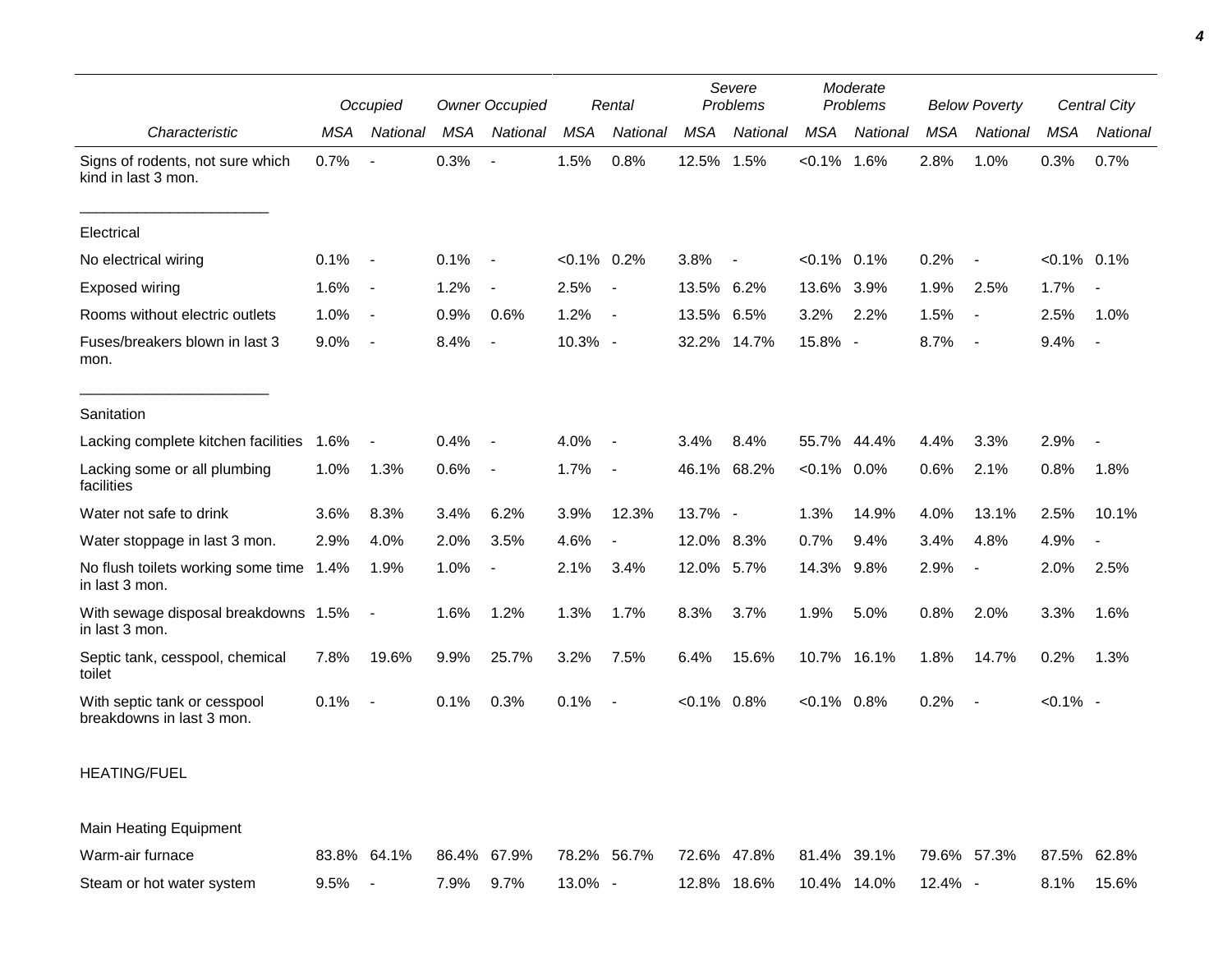|                                                         |                | Occupied       | <b>Owner Occupied</b> |          |                | Rental                   | Severe<br>Problems |                          |                | Moderate<br>Problems |                | <b>Below Poverty</b>     |                | <b>Central City</b> |
|---------------------------------------------------------|----------------|----------------|-----------------------|----------|----------------|--------------------------|--------------------|--------------------------|----------------|----------------------|----------------|--------------------------|----------------|---------------------|
| Characteristic                                          | <b>MSA</b>     | National       | <b>MSA</b>            | National | <b>MSA</b>     | National                 | <b>MSA</b>         | National                 | <b>MSA</b>     | National             | <b>MSA</b>     | National                 | <b>MSA</b>     | National            |
| Electric heat pump                                      | 2.1%           | 11.8%          | 2.9%                  | 12.9%    | 0.4%           | 9.6%                     | 0.9%               | 7.1%                     | $< 0.1\%$      | 4.8%                 | 1.1%           | 9.7%                     | 0.1%           | 8.5%                |
| Built-in electric units                                 | 3.2%           | 4.2%           | 1.8%                  | 2.6%     | 6.3%           | $\overline{\phantom{a}}$ | 0.9%               | 5.2%                     | 7.5%           | 5.6%                 | 6.0%           | $\overline{\phantom{a}}$ | 2.3%           | 3.9%                |
| Floor, wall, or other built-in hot air<br>without ducts | 0.8%           | 3.9%           | 0.5%                  | 2.4%     | 1.6%           | 6.9%                     | $< 0.1\%$ 7.0%     |                          | 0.7%           | 5.6%                 | 0.5%           | 6.7%                     | 0.7%           | 5.2%                |
| Room heaters with flue                                  | $< 0.1\%$      | 0.8%           | $< 0.1\%$             | 0.7%     | 0.1%           | 1.0%                     | $< 0.1\%$          | 1.1%                     | $< 0.1\%$      | 1.1%                 | $< 0.1\%$      | 1.4%                     | 0.2%           | 0.6%                |
| Room heaters without flue                               | 0.2%           | 1.0%           | 0.3%                  | 0.8%     | $< 0.1\%$ 1.2% |                          | 8.2%               | 2.5%                     |                | $< 0.1\%$ 25.2%      | $< 0.1\%$ 2.2% |                          | 0.9%           |                     |
| Portable electric heaters                               | 0.1%           | 1.2%           | 0.1%                  | 0.9%     | 0.2%           | 1.8%                     | 0.9%               | 3.9%                     | $< 0.1\%$ 2.0% |                      | 0.1%           | 3.0%                     | 0.3%           | 1.4%                |
| <b>Stoves</b>                                           | 0.2%           | 0.9%           | 0.2%                  | 1.2%     | 0.1%           | 0.5%                     | 3.8%               | $\overline{\phantom{a}}$ | $< 0.1\%$ 1.0% |                      | 0.2%           | 1.2%                     | $< 0.1\%$ 0.1% |                     |
| Fireplace with inserts                                  | $< 0.1\%$      | 0.2%           | $< 0.1\%$ 0.2%        |          | $< 0.1\%$ -    |                          | $< 0.1\%$ 0.1%     |                          | $< 0.1\%$ 0.1% |                      | $< 0.1\%$ 0.1% |                          | $< 0.1\%$ -    |                     |
| Fireplace without inserts                               | $< 0.1\%$      | 0.1%           | $< 0.1\%$ 0.1%        |          | $< 0.1\%$ -    |                          | $< 0.1\%$ 0.2%     |                          | $< 0.1\%$ 0.1% |                      | $< 0.1\%$ 0.1% |                          | $< 0.1\%$ -    |                     |
| Other                                                   | $< 0.1\%$ 0.3% |                | $< 0.1\%$ -           |          | 0.1%           | 0.4%                     | $< 0.1\%$ 1.1%     |                          | $< 0.1\%$ 0.3% |                      | $< 0.1\%$ 0.7% |                          | $< 0.1\%$ 0.3% |                     |
| No heating equipment                                    | $< 0.1\%$      | 0.4%           | $< 0.1\%$ 0.3%        |          | 0.1%           | 0.7%                     | $< 0.1\%$ 1.1%     |                          | $< 0.1\%$ 0.7% |                      | $< 0.1\%$ 0.6% |                          | $< 0.1\%$ 0.7% |                     |
| Cooking stove                                           | $< 0.1\%$      | 0.1%           | $< 0.1\%$ -           |          | $< 0.1\%$ 0.1% |                          | $< 0.1\%$ 0.2%     |                          | $<0.1\%$ 0.3%  |                      | $< 0.1\%$ 0.2% |                          | $< 0.1\%$ 0.1% |                     |
| <b>Water Heating Fuel</b>                               |                |                |                       |          |                |                          |                    |                          |                |                      |                |                          |                |                     |
| Electricity                                             | 16.1%          | 41.3%          | 13.7% 39.0%           |          |                | 21.3% 45.7%              | 19.0%              | 38.7%                    | 12.5%          | 39.0%                | 16.7%          | 46.9%                    |                | 11.5% 31.9%         |
| Gas, LP/bottled gas                                     | 83.5%          | 54.3%          | 85.9%                 | 56.6%    |                | 78.5% 49.7%              | 76.9%              | 53.8%                    |                | 86.8% 55.2%          | 83.3%          | 49.2%                    | 88.5% 62.8%    |                     |
| Fuel oil                                                | 0.2%           | 4.1%           | 0.2%                  | 4.0%     | $< 0.1\%$ 4.3% |                          | 1.6%               | 6.5%                     | $< 0.1\%$ 5.1% |                      | $< 0.1\%$ 3.6% |                          | $< 0.1\%$ 5.0% |                     |
| Kerosene or other liquid fuel                           | $< 0.1\%$ -    |                | $< 0.1\%$ -           |          | $< 0.1\%$ -    |                          | $< 0.1\%$          | $< 0.1\%$                | $< 0.1\%$      | 0.1%                 | $< 0.1\%$ -    |                          | $< 0.1\%$ -    |                     |
| Other                                                   | 0.2%           | $\blacksquare$ | 0.1%                  | 0.4%     | 0.2%           | $\blacksquare$           | 2.6%               | 1.0%                     | 0.7%           | $\blacksquare$       | $< 0.1\%$ 0.3% |                          | $< 0.1\%$ 0.2% |                     |
| Clothes Dryer(,000)                                     | 684            | 93,052         | 564                   | 72,397   | 121            | 20,655                   | 13                 | 1,139                    | 9              | 2,344                | 82             | 9,825                    | 116            | 21,908              |
| Have Clothes Dryer                                      | 79.6% -        |                | 96.2% -               |          |                | 44.1% 53.2%              | 68.2%              | 54.2%                    | 36.9%          | 56.8%                | 58.0% -        |                          | 66.3% -        |                     |
| Electricity                                             | 70.1% -        |                | 68.6% -               |          | 77.2% -        |                          | 68.5% -            |                          | 68.8%          | 82.5%                | 68.6% -        |                          | 76.2% -        |                     |
| Gas, LP gas (liquid propane)                            | 29.9%          | 21.8%          | 31.4% 23.5%           |          |                | 22.8% 15.8%              |                    | 31.5% 21.0%              |                | 31.2% 17.5%          | 31.4%          | 17.8%                    | 23.8% -        |                     |
| Other                                                   | $< 0.1\%$ 0.1% |                | $< 0.1\%$ -           |          | $< 0.1\%$ 0.1% |                          | $< 0.1\%$ 0.1%     |                          |                | $< 0.1\%$ $< 0.1\%$  | $< 0.1\%$ 0.1% |                          | $< 0.1\%$ 0.1% |                     |

Heating Problems

\_\_\_\_\_\_\_\_\_\_\_\_\_\_\_\_\_\_\_\_\_\_\_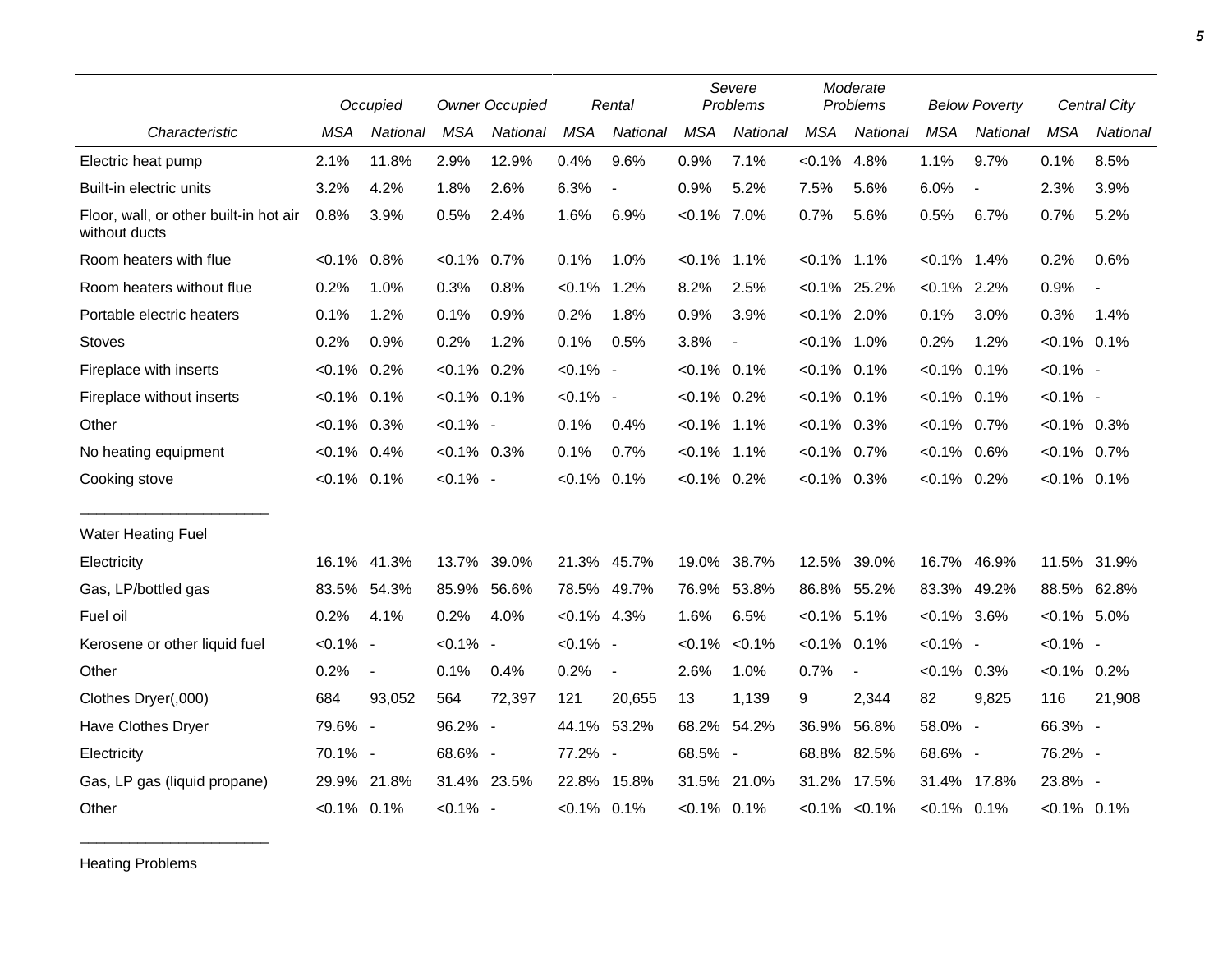|                                                                | Occupied       |                          | <b>Owner Occupied</b> |                          |                | Rental                   |                | Severe<br>Problems       |            | Moderate<br>Problems | <b>Below Poverty</b> |                          | <b>Central City</b> |                          |
|----------------------------------------------------------------|----------------|--------------------------|-----------------------|--------------------------|----------------|--------------------------|----------------|--------------------------|------------|----------------------|----------------------|--------------------------|---------------------|--------------------------|
| Characteristic                                                 | MSA            | National                 | <b>MSA</b>            | National                 | <b>MSA</b>     | National                 | <b>MSA</b>     | National                 | <b>MSA</b> | National             | <b>MSA</b>           | National                 | <b>MSA</b>          | National                 |
| Uncomfortably cold for 24 hours or 11.3% -<br>more last winter |                |                          | 9.8%                  | 7.7%                     | 15.1% -        |                          | 63.7%          | 43.7%                    | 26.1% -    |                      | 14.9% -              |                          | 14.9%               | 10.1%                    |
| Heating equipment breakdowns                                   | 3.2%           | 2.3%                     | 2.6%                  | 1.9%                     | 4.4%           | 3.2%                     | 49.9%          | 31.2%                    | 1.9%       | 4.1%                 | 4.8%                 | 3.8%                     | 3.9%                | 3.0%                     |
| Other causes                                                   | 7.3%           | $\overline{\phantom{a}}$ | 7.0%                  | 5.5%                     | 8.0%           | $\blacksquare$           | 6.4%           | 11.0%                    | 21.1%      | 15.4%                | 9.1%                 | $\overline{\phantom{a}}$ | 9.6%                | 6.0%                     |
| Utility interruption                                           | 2.4%           | 1.9%                     | 2.8%                  | $\blacksquare$           | 1.5%           | 1.1%                     | 1.1%           | 1.5%                     | 8.2%       | 1.9%                 | 2.7%                 | 1.6%                     | 3.4%                | 1.1%                     |
| Inadequate heating capacity                                    | 1.0%           | $\overline{\phantom{a}}$ | 0.3%                  | 0.7%                     | 2.5%           | 2.0%                     | 3.9%           |                          | 2.8%       | 5.4%                 | 1.2%                 | 2.2%                     | 1.5%                | $\blacksquare$           |
| Inadequate insulation                                          | 1.9%           | 1.1%                     | 1.3%                  | 0.7%                     | 3.2%           | 1.8%                     | 2.1%           | 3.1%                     | 7.8%       | 5.0%                 | 3.4%                 | 2.0%                     | 3.8%                | 1.4%                     |
| Cost of heating                                                | 1.7%           | 1.0%                     | 1.7%                  | 1.0%                     | 1.7%           | 1.1%                     | 0.9%           | 1.7%                     | 7.3%       | 2.8%                 | 1.4%                 | $\overline{\phantom{a}}$ | 1.8%                | 0.8%                     |
| Other                                                          | 1.3%           |                          | 1.4%                  |                          | 1.2%           | 1.6%                     | 2.4%           | 3.5%                     | 1.6%       | 3.2%                 | 1.9%                 | $\overline{\phantom{a}}$ | 0.7%                | 1.6%                     |
| SELECTED PHYSICAL<br><b>PROBLEMS</b>                           |                |                          |                       |                          |                |                          |                |                          |            |                      |                      |                          |                     |                          |
| Severe Physical Problems(,000)                                 | 19             | 2,103                    | $\overline{7}$        | 907                      | 12             | 1,196                    | 19             | 2,103                    |            |                      | 6                    | 522                      | 4                   | 909                      |
| Severe physical problems                                       | 2.2%           | $\overline{a}$           | 1.1%                  | $\overline{\phantom{a}}$ | 4.4%           | 3.1%                     | 100%           | $\overline{\phantom{a}}$ |            |                      | 4.1%                 | 3.3%                     | 2.4%                | $\blacksquare$           |
| Plumbing                                                       | 1.0%           | 1.2%                     | 0.6%                  | $\overline{\phantom{a}}$ | 1.7%           |                          | 46.1% 68.2%    |                          |            |                      | 0.6%                 | 2.1%                     | 0.8%                | 1.8%                     |
| Heating                                                        | 1.1%           | 0.5%                     | 0.4%                  | $\blacksquare$           | 2.6%           | 0.9%                     | 49.9%          | 28.6%                    |            |                      | 3.5%                 | 1.1%                     | 1.4%                | 0.8%                     |
| Electric                                                       | 0.1%           | $\overline{\phantom{a}}$ | 0.1%                  | $\overline{\phantom{a}}$ | 0.1%           | $\blacksquare$           | 5.2%           | 3.1%                     |            |                      | 0.2%                 | $\overline{\phantom{a}}$ | 0.2%                | $\overline{\phantom{a}}$ |
| Hallways                                                       | $< 0.1\%$ 0.0% |                          | $< 0.1\%$             | $0.0\%$                  | $< 0.1\%$ 0.0% |                          | $< 0.1\%$      | 0.0%                     |            |                      | $< 0.1\%$ 0.0%       |                          | $< 0.1\%$ 0.0%      |                          |
| Upkeep                                                         | $< 0.1\%$ -    |                          | $< 0.1\%$ -           |                          | $< 0.1\%$ -    |                          | $< 0.1\%$ 2.5% |                          |            |                      | $< 0.1\%$ -          |                          | $< 0.1\%$ -         |                          |
| Moderate Physical Problems(,000)                               | 23             | 4,126                    | 7                     | 1,568                    | 16             | 2,558                    | $\epsilon$     |                          | 23         | 4,126                | 8                    | 1,170                    | 8                   | 1,628                    |
| Moderate physical problems                                     | 2.7%           | 3.6%                     | 1.1%                  | 2.1%                     | 6.0%           | $\sim$                   |                |                          | 100%       | $\blacksquare$       | 5.6%                 | 7.3%                     | 4.7%                | $\overline{a}$           |
| Plumbing                                                       | 0.3%           | $\overline{\phantom{a}}$ | 0.3%                  |                          | 0.3%           |                          |                |                          | 11.7% 5.2% |                      | 0.2%                 | $\overline{\phantom{a}}$ | 1.3%                | 0.3%                     |
| Heating                                                        | $< 0.1\%$ 0.9% |                          | $< 0.1\%$             | 0.8%                     | $< 0.1\%$ 1.1% |                          |                |                          |            | $< 0.1\%$ 25.2%      | $< 0.1\%$ 2.1%       |                          | $< 0.1\%$           | 0.7%                     |
| Upkeep                                                         | 1.5%           | $\overline{\phantom{a}}$ | 0.3%                  | $\sim$                   | 4.0%           | $\overline{\phantom{a}}$ |                |                          | 55.7%      | 44.4%                | 4.3%                 | 2.9%                     | 2.8%                | $\blacksquare$           |
| Hallways                                                       | $< 0.1\%$ 0.0% |                          | $< 0.1\%$             | $0.0\%$                  | $< 0.1\%$      | 0.0%                     |                |                          | $< 0.1\%$  | 0.0%                 | $< 0.1\%$            | 0.0%                     | $< 0.1\%$ 0.0%      |                          |
| Kitchen                                                        | 1.1%           | $\blacksquare$           | 0.8%                  |                          | 1.9%           | $\sim$                   |                |                          | 41.3%      | 28.2%                | 1.3%                 | 2.3%                     | 1.6%                |                          |

\_\_\_\_\_\_\_\_\_\_\_\_\_\_\_\_\_\_\_\_\_\_\_